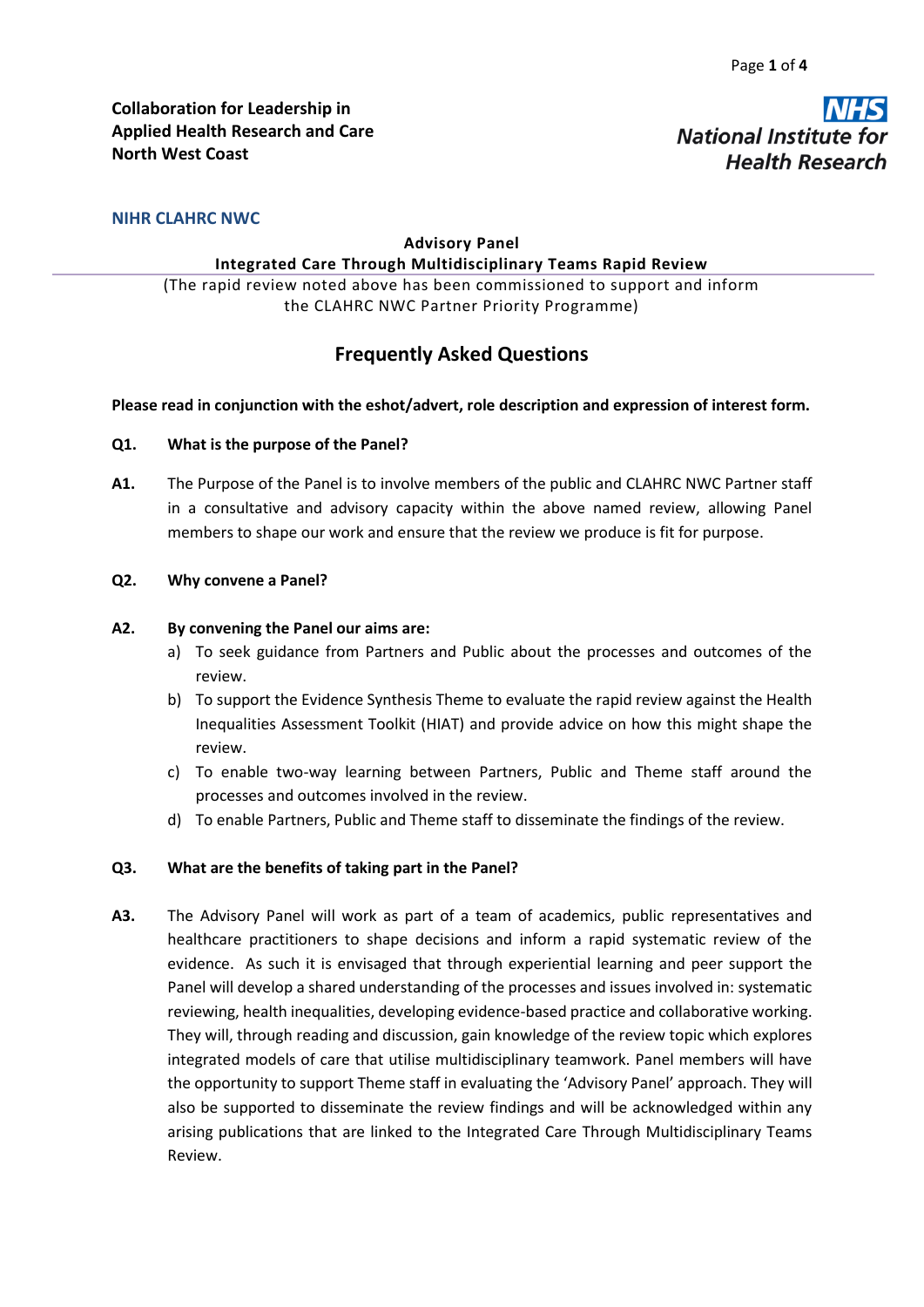### **Q4. Who can join the Panel?**

**A4.** The panel will comprise of eight members as follows: Evidence Synthesis Theme staff Professor Andrew Clegg and Lesley Harper; a maximum of two members of the public; and four healthcare practitioners employed by CLAHRC NWC partner organisations.

As a guide for healthcare practitioners a list of partners can be found here [http://www.clahrc](http://www.clahrc-nwc.nihr.ac.uk/locations.php)[nwc.nihr.ac.uk/locations.php](http://www.clahrc-nwc.nihr.ac.uk/locations.php) . If your organisation does not appear on the list and you wish to be considered for the Panel, please contact Lesley Harper on [l.harper@liverpool.ac.uk](mailto:l.harper@liverpool.ac.uk)

#### **Q5. What will I be required to do?**

- **A5.** Panel members will be required to:
	- a) attend a briefing about the role of the advisory panel and the processes involved in the rapid review.
	- b) support the Evidence Synthesis Theme in evaluating the rapid review against the Health Inequalities Assessment Toolkit (HIAT) and provide advice on how this might shape the review.
	- c) comment on the protocol for the current review and support the Evidence Synthesis Theme in evaluating the impacts and outcomes of the review.
	- d) read a draft of the review, providing comments and advice regarding its readability, completeness, and interpretation.
	- e) with support from the Evidence Synthesis Theme's staff, disseminate the review findings during the Partner Priority Programme workshops.
	- f) support the Evidence Synthesis Theme in evaluating the impacts and outcomes of the Advisory Panel approach.

### **Q6. How will I be supported to undertake my duties?**

**A6.** The Evidence Synthesis Theme staff (Andrew Clegg, Lesley Harper and Jenny Edwards) will support your learning and development throughout the process. Meeting one will include a briefing session to cover the basics and you will also be sent papers for reading and instruction notes on what to look for. In order to disseminate the review findings the Panel will create a powerpoint and give a talk at two workshops supported by the Evidence Synthesis Theme.

Public and patient representatives will also be entitled to join the CLAHRC NWC Public Reference Panel and to receive induction support from the CLAHRC NWC Public Engagement Theme.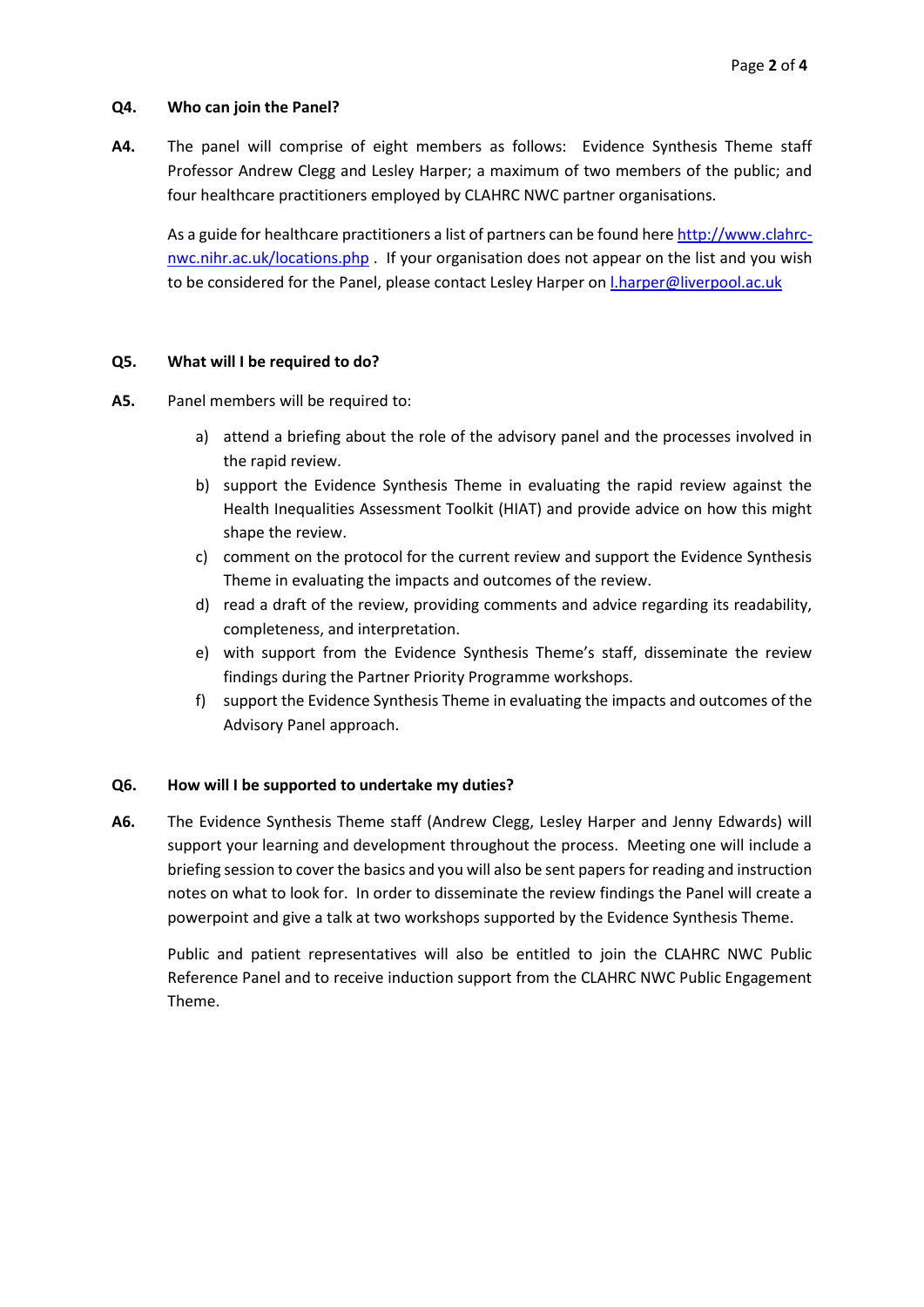### **Q7. How much time do I need and how long will it take?**

**A7.** It is envisaged that the Panel will be convened for four months from December 2016 to March 2017. During this time Panel members will be required for 5.5 days as follows:

| <b>Item</b>                         | <b>Time Allocation</b> |
|-------------------------------------|------------------------|
| Attendance at meetings              | 4 x half days          |
| Reading and preparation work        | 3 x half days          |
| workshops<br>Attendance<br>to<br>at | 2 x half days          |
| disseminate findings                |                        |
| workshop<br>Preparation<br>for      | 2 x half days          |
| dissemination                       |                        |

# **Q8. What are the dates?**

**A8.**

| <b>Item</b>                                  | Date                      |
|----------------------------------------------|---------------------------|
| Deadline for applicants                      | 25 <sup>th</sup> November |
| Applicants informed                          | 29 <sup>th</sup> November |
| Panel Meeting 1 (and Panel briefing)         | 7 <sup>th</sup> December  |
|                                              | $9.30$ am $-1.00$ pm      |
| Panel Meeting 2                              | 10 <sup>th</sup> January  |
|                                              | $9.30$ am $-1.00$ pm      |
| Dissemination of preliminary review findings | $18th$ January            |
| at workshop                                  | $9.30$ am $-1.00$ pm      |
| Panel Meeting 3                              | 7 <sup>th</sup> February  |
|                                              | $9.30$ am $-1$ pm         |
| Workshop 4 dissemination of findings         | 22 <sup>nd</sup> February |
| Panel Meeting 4 (evaluation and close)       | 28th March                |
|                                              | $9.30$ am $-1$ pm         |

# **Q9. Is there any funding to support my membership of the Panel?**

**A9.** Public members can access funding to support their attendance please see our payment policy <http://www.clahrc-nwc.nihr.ac.uk:7080/be-involved/payments.php> .

Refreshments for meetings and workshops will be provided.